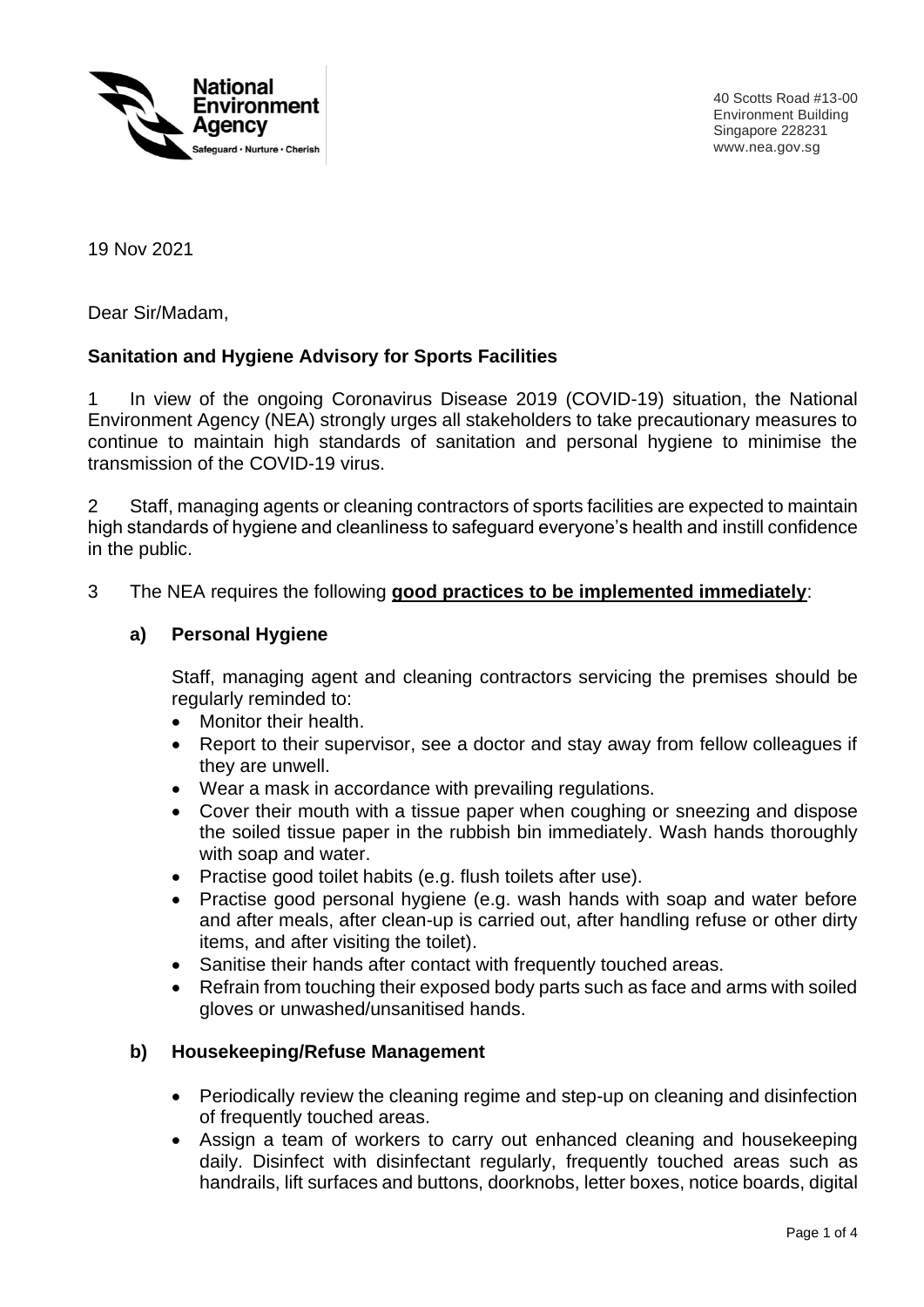displays, touch screen panels and tables and chairs in the common areas. Please refer to the ["List of household disinfectants and self-disinfecting surface coating](https://www.nea.gov.sg/our-services/public-cleanliness/environmental-cleaning-guidelines/guidelines/list-of-household-products-and-active-ingredients-for-disinfection-of-covid-19)  [products against COVID-19 virus"](https://www.nea.gov.sg/our-services/public-cleanliness/environmental-cleaning-guidelines/guidelines/list-of-household-products-and-active-ingredients-for-disinfection-of-covid-19) available on the NEA website for a list of disinfectants that can be used.

- Provide hand sanitisers at high human traffic points.
- Ensure refuse bins are covered at all times and cleared daily. Tie refuse contained in plastic bags properly before disposal at the bin centre.
- Clean up immediately any refuse spillage.
- Wash and disinfect all refuse bins, bin chambers and bin centres where necessary.
- Engage licensed waste contractors to remove refuse daily.

### **Managing agents and cleaning contractors are expected to:**

- Soak cleaning cloths in household bleach at the proper concentration and wash the cloth before reuse.
- Clean and disinfect all cleaning equipment immediately after use.

### **c) Toilets / Shower Facilities**

- Disinfect with disinfectant regularly, frequently touched areas such as water taps, door/towel/cistern handles, seats and cover flaps, wash basins, doorknobs, buttons and switches.
- Provide adequate supply of toilet paper, paper towels (if provided) or hand dryers and liquid soap at all times. Where feasible, provide disinfectant, preferably dispensed through a no-touch mechanism for each toilet cubicle for users to clean toilet seats before and after use.
- Ensure toilet-flushing apparatus is functioning at all times.
- Ensure all sanitary pipes and fittings are in good working condition, and water seal are not dried-out.
- Ensure that contact information for toilet users to give feedback is easily accessible.
- Keep exhaust fans running for longer operating hours at full capacity.
- Use floor blowers to dry the toilet floors only when the toilets are closed from public usage.
- Allow tap water to run longer to minimise the need for users to press on the tap multiple times.
- Ensure adequate ventilation in toilets or use air purifier, if possible. Please refer to the 'Guidance Note on Building Air-Conditioning and Mechanical Ventilation (AMCV) Operations Amid COVID-19 Situation' on BCA's website at https://go.gov.sg/bca-nea-moh-guidance-bldg-aircon-acmv-ops.
- Install one way valve lid over gully traps, if possible.

### **d) Pest Control Programme**

- Check the site daily and remove all potential vector breeding sites.
- Look for signs of pest infestation such as rodent droppings or burrows and cockroach droppings.
- Engage a registered vector control operator to implement a pest control programme for the site.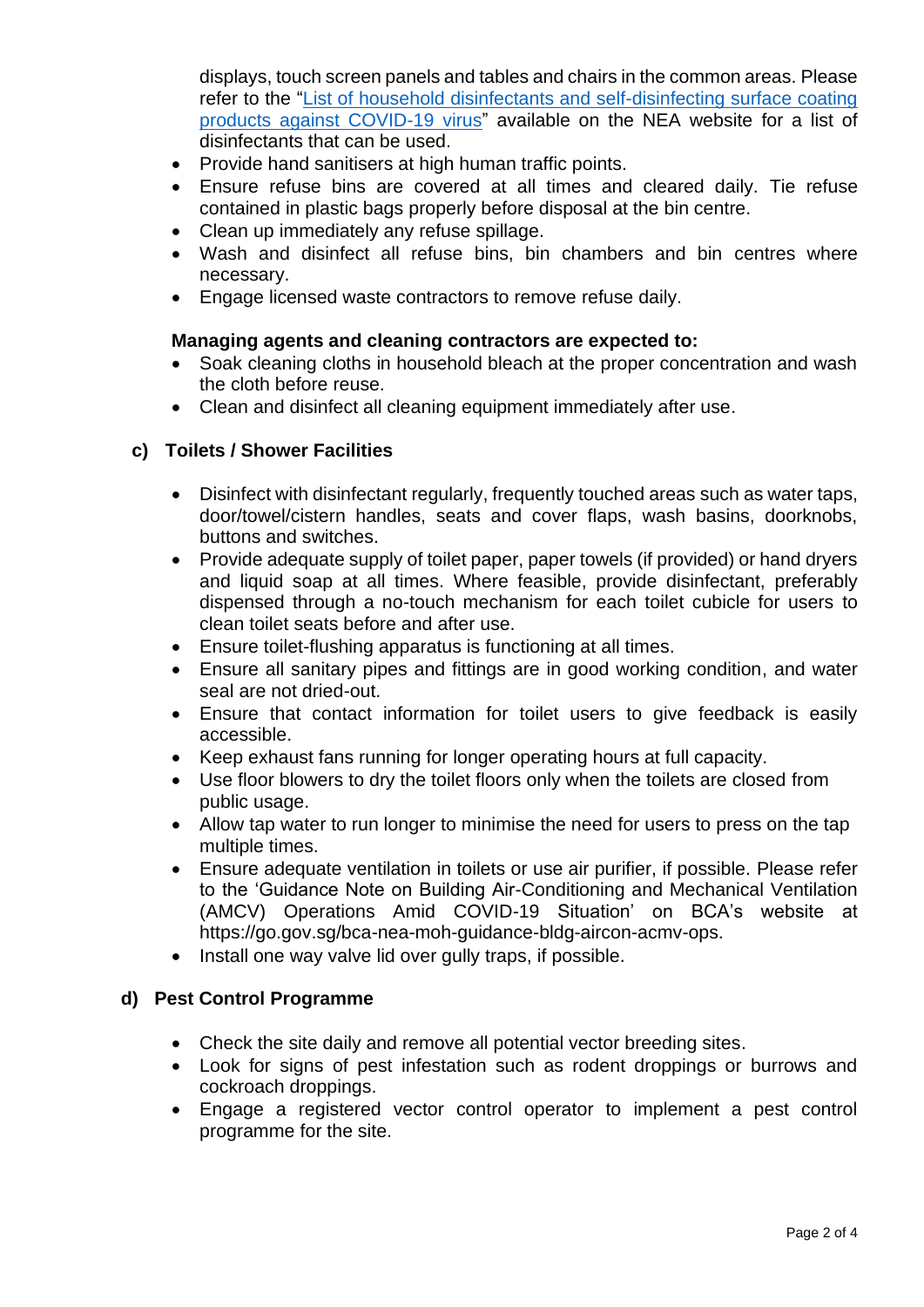# **e) Air-Conditioning and Mechanical Ventilation System (ACMV)**

- Purge the indoor air two hours before and after occupancy. In buildings without purging systems, operation hours of ACMV system should be extended by two hours before and after occupancy, where feasible.
- Adjust outdoor air intake to the maximum during occupancy.
	- $\circ$  Use toilet exhaust fans and open windows to improve the ventilation for spaces without ducted outdoor air supply system. If not possible, use portable air cleaners and make plans for mechanical ventilation, whenever possible.
- Use filters with at least MERV-14 rating for treating recirculation air in Air Handling Units. If not possible, use filters with highest removal efficiency allowable by existing ACMV system.
- Ensure filters are properly installed and maintained according to manufacturer's recommendation.
- Ensure that all ventilating and air-conditioning systems are inspected, cleaned and maintained regularly in accordance to manufacturer's recommendations.
- Please refer to the 'Guidance Note on Building Air-Conditioning and Mechanical Ventilation (AMCV) Operations Amid COVID-19 Situation' on BCA's website at https://go.gov.sg/bca-nea-moh-guidance-bldg-aircon-acmv-ops.

## **f) Cooling Towers**

• Ensure that cooling towers are maintained in accordance to the Environmental Public Health (Registrable Aerosol-generating Systems) Regulations.

### **g) Indoor / Sports Facilities**

- Disinfect indoor exercise equipment and frequently touched areas with disinfectants after it is used.
- Ensure the premises is free of litter and pest.
- Increase rate of ventilation to allow as much fresh air into the room.
- Remind users to clean the equipment after use.

### **h) Swimming / Spa pools**

- Ensure residual chlorine level is maintained at regulated level between 1 and 3 ppm for swimming pool and water playground, and 3 and 5 ppm for spa pool.
- Ensure total bromine level is maintained at regulated level between 2 and 4 ppm for swimming pool and water playground, and 4 and 6 ppm for spa pool.
- Ensure entire pool area, spas, steaming rooms and cooling berths are free of litter and pest.
- Remind pool users to shower before entering the pool.
- Inform lifeguards and pool attendants to look out for any swimmer or visitor who is not feeling well.